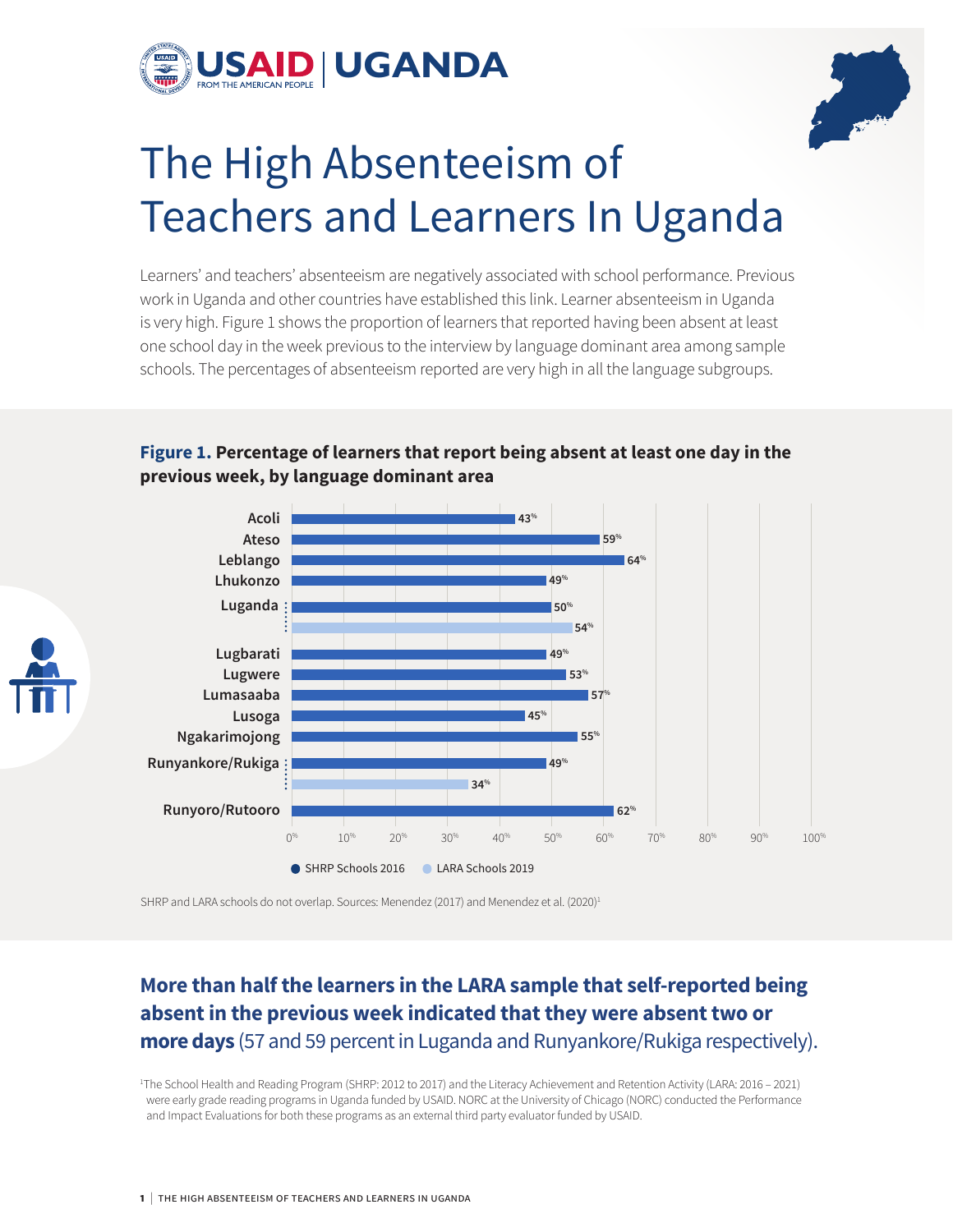In addition to asking the learners about their school attendance, NORC conduced unannounced visits to schools of the LARA sample every term (there are 3 in a year) during the period 2017-2020 in the Luganda and Runyankore/Rukiga language dominant areas. Figure 2 shows the percentage of learners that were absent on the visit day by language dominant area. We found that in any given day, almost 18 percent of learners were absent. Learner absenteeism was slightly worse in the Luganda language dominant area but both regions are similar. These findings from the unannounced visits are consistent with the learners' self-reports.

#### **Figure 2. Daily learner absenteeism**



Source: Rojas et al. (2020)

## **Daily absenteeism is similar for boys (18 percent) and girls (17 percent).** It is also quite similar across all primary grades.

In addition to high absenteeism, it is known that many learners do not start school on the first day of classes -particularly in the first term of the year- and that in the last weeks of the year classes are interrupted by days devoted to exams and also extra-curricular activities and therefore learner's absenteeism increases. This is so common that data collection in schools is never done during the first or last weeks of the school year to avoid biased samples. This also indicates that there are behaviors regarding school attendance that are not justified by work, illness, weather, etc.

# **Cause of absenteeism**

Learners mostly report missing school because of **illness,** followed by **needing to do work at home** and **market-day activities**. Caregivers, in contrast, mention reasons such as **children stopping on the way to school**, **flooded roads**, **lack of scholastic materials**, **lack of money for school fees**, **school climate**, and **teachers' absence**. Some caregivers also admit to keeping their children at home **so they can help during planting and harvesting periods**. Teachers also mention farm work as reason to miss school days. However, with exception of the beginning and end of the school year, we did not find differences in attendance rates through the year, suggesting that sowing and harvesting work are not the main reasons behind the absence of almost 20 percent of the students every day. If working at the farm were the driver, absenteeism would be more evident at certain times of the year and among older learners.

Surely, work at the farm and home, market-days, illnesses and bad weather are all factors that preclude children from attending school every day; however, **there is lot of room to improve attendance if all stakeholders are persuaded of the importance of every child going to school every day, from the first to the last day of classes**.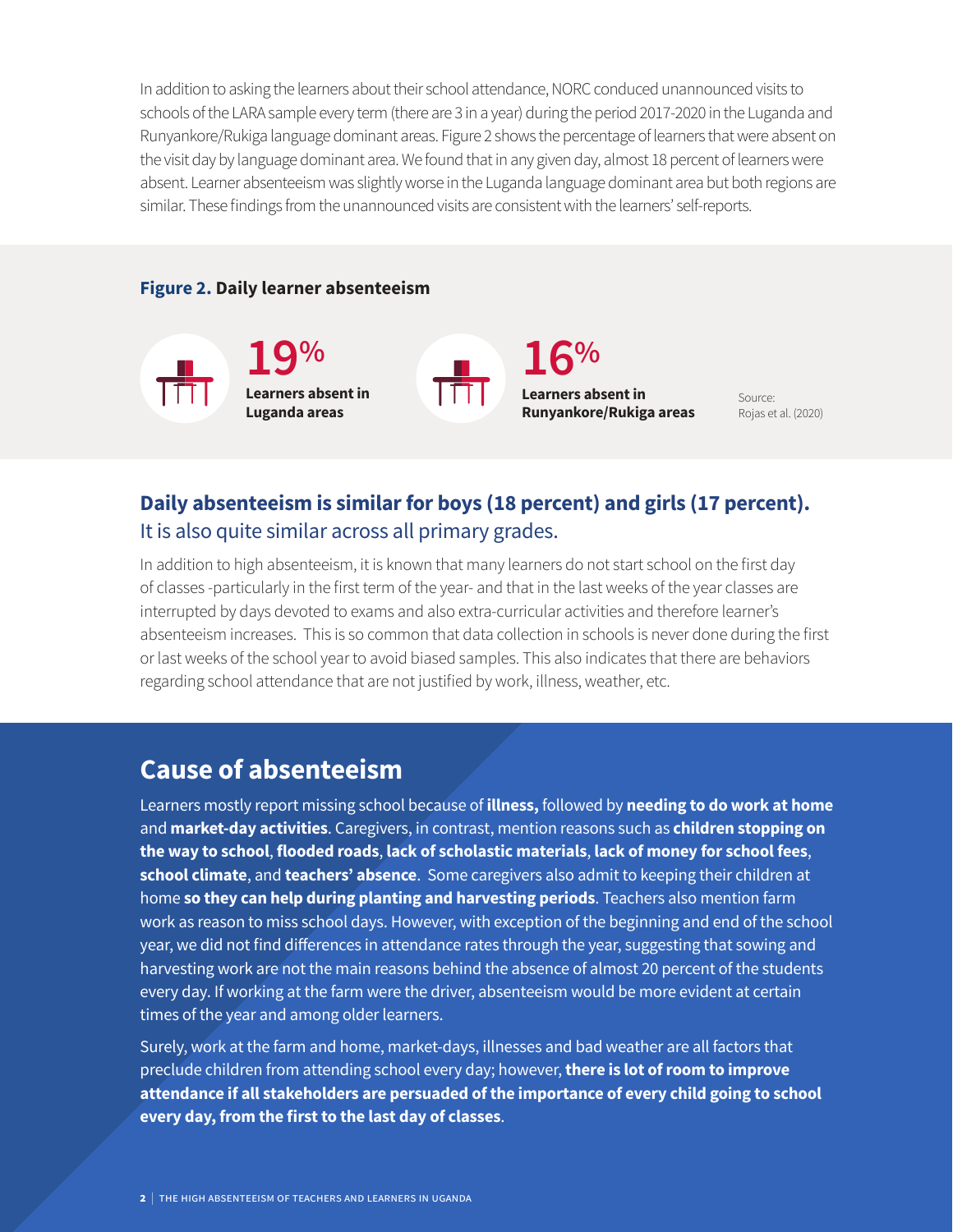Teacher absenteeism is also very high. Learners in our studies not only reported on their own absenteeism but also their teachers'. Specifically, they were asked whether there was any day in the last week when their teacher was not present. If the majority of learners reported that the teacher was absent in the previous week, we coded him/her as absent and otherwise as present. We also asked teachers to report if they had missed at least one day of class in the previous week. In Figure 3 we show teacher absenteeism as reported by learners and teachers, by language. Figures indicate that absenteeism among teachers is high and consistent with previous studies.



#### **Figure 3. Percentage of teachers absent at least one day in the previous week**

Teacher is considered absent if more than 50% of the learners in the classroom report so. SHRP and LARA schools do not overlap. Sources: Menendez (2017) and Menendez et al (2020)



**Around one in three teachers reported being absent at least one day in the week previous to the interview** (Luganda and Runyankore/Rukiga dominant language areas, 2019).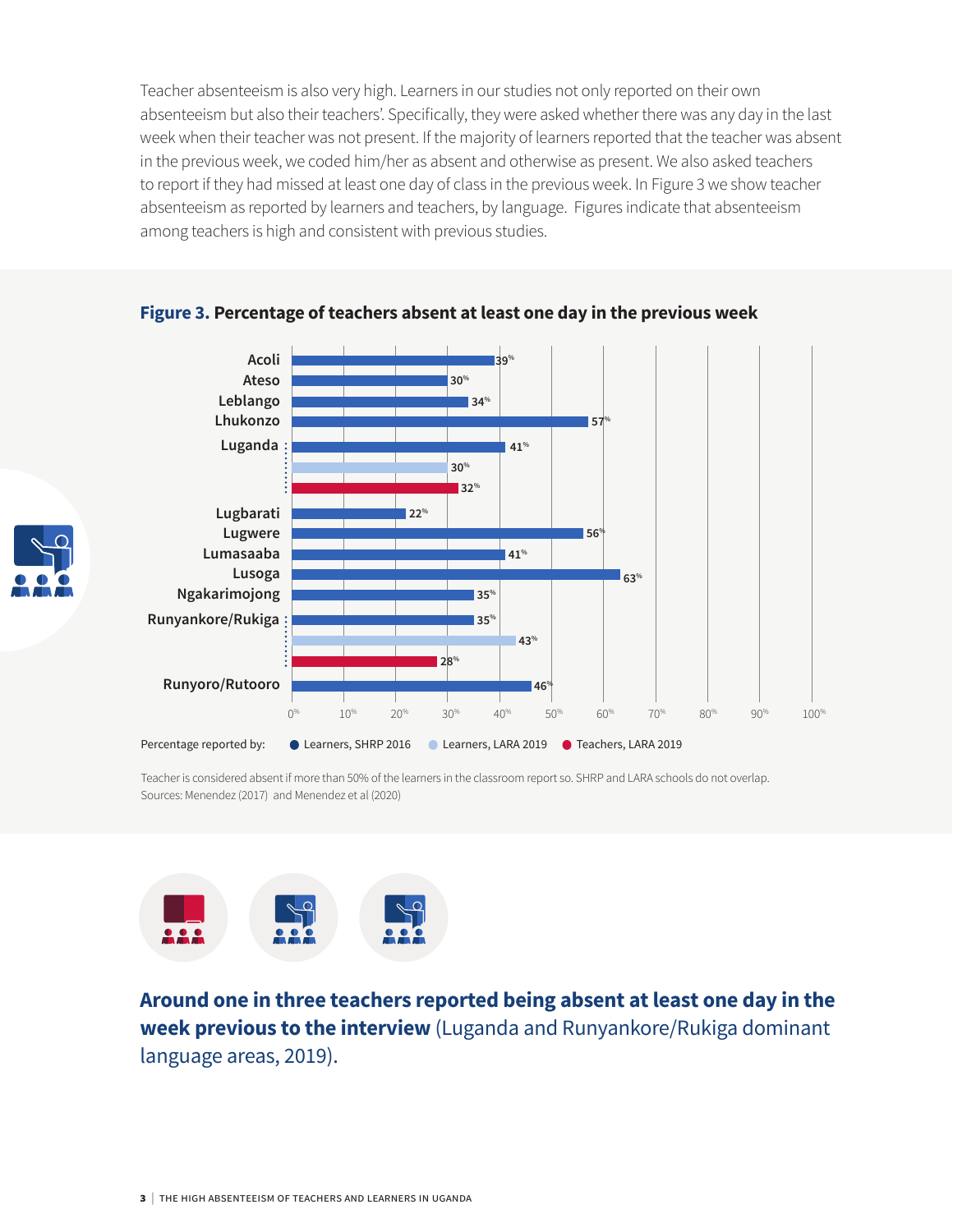World Bank research based on unannounced visits to Ugandan public schools found that less than 40 percent of the teachers were actually in the classroom teaching learners, and 24 percent of the teachers were not present in the school. During the unannounced visits that NORC conducted for the LARA evaluation, we also gathered information about teachers' presence in schools (Figure 4). In our school sample –which is not nationally representative- the average daily teacher absenteeism was 8 percent, which is high although below the national average in the World Bank report.

#### **Figure 4. Teachers' attendance and presence in the classroom on the day of NORC school visit**



# **It is a big deal!**

**High absenteeism implies that the probability of having the teacher and learners simultaneously in the classroom is very low.** An optimistic calculation using the information from the NORC's unannounced visits in Luganda and Runyankore/Rukiga dominant language areas suggests a **probability of 70 percent.**



**This means that if the school year has approximately 180 school days**, **absenteeism reduces it to only 126 days**. If the first and last week of the year are also missed, then the school year is **further reduced to only 116 days**. In some other areas of the country, absenteeism rates are higher and therefore there are even fewer effective school days. **Should we be surprised when the learners do not perform at the expected grade level?**